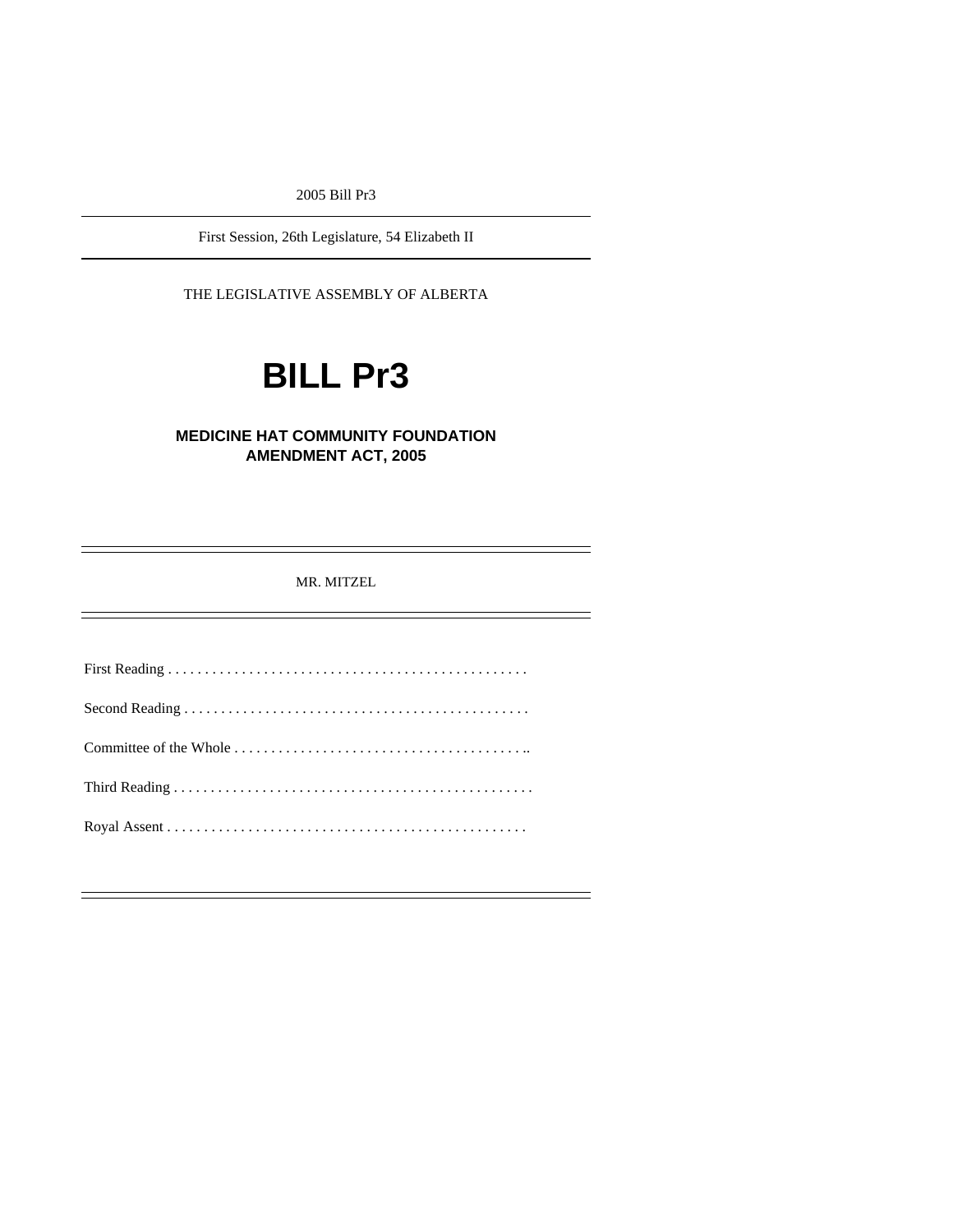*Bill Pr3 Mr. Mitzel* 

# **BILL Pr3**

2005

# **MEDICINE HAT COMMUNITY FOUNDATION AMENDMENT ACT, 2005**

*(Assented to , 2005)* 

WHEREAS the Medicine Hat Community Foundation was incorporated by the *Medicine Hat Community Foundation Act*, being chapter 45 of the Statutes of Alberta, 1992; and

WHEREAS the Foundation has presented a petition that the Act be amended and it is deemed expedient to grant the prayer of the petition;

THEREFORE HER MAJESTY, by and with the advice and consent of the Legislative Assembly of Alberta, enacts as follows:

# **Amends SA 1992 c45**

**1 The** *Medicine Hat Community Foundation Act* **is amended by this Act.** 

**2 The title and chapter number of the Act are repealed and the following is substituted:** 

## **COMMUNITY FOUNDATION OF MEDICINE HAT AND SOUTHEASTERN ALBERTA ACT**

- **3 Section 1 is amended** 
	- **(a) by adding the following after clause (b):**
	- (b.1) "Community" means the City of Medicine Hat, the Towns of Bassano, Brooks, Bow Island, Hanna, Redcliff and Oyen, the Villages of Empress, Foremost and Tilley,
		- **1**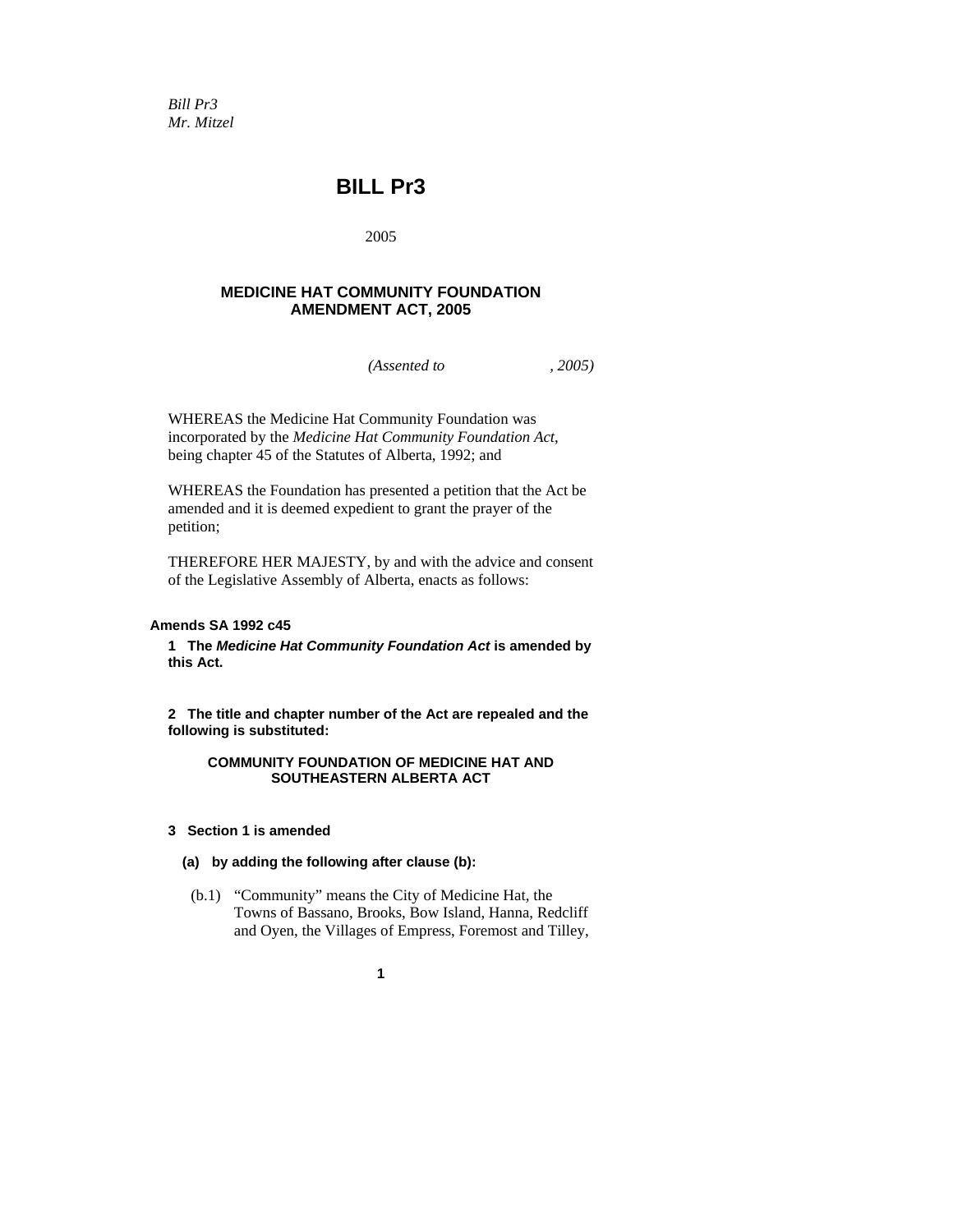the Counties of 40 Mile, Cypress and Newell and Special Areas 2, 3 and the Municipality of Acadia Valley (Special Area 34);

- **(b) in clause (f)** 
	- **(i) by adding** "originally" **before** "incorporated",
	- **(ii) by adding the following after** "this Act":

 "and continued under the name of "Community Foundation of Medicine Hat and Southeastern Alberta";

 **(c) by repealing clause (g).** 

#### **4 The following is added after section 2:**

**2.1** Upon the coming into force of the *Medicine Hat Community Foundation Amendment Act, 2005*, the Foundation shall be continued under the name of "Community Foundation of Medicine Hat and Southeastern Alberta".

# **5 Section 5(e) is repealed and the following is substituted:**

 (e) to invest any money of or in the possession of the Foundation in any property in which a trustee may invest trust money pursuant to the *Trustee Act*.

#### **6 Section 6(2) is amended**

- **(a) in clause (a) by striking out** "Chairman" **and substituting**  "Chair";
- **(b) in clause (c) by adding** "and District" **after** "Medicine Hat";
- **(c) by adding the following after clause (d):** 
	- **2**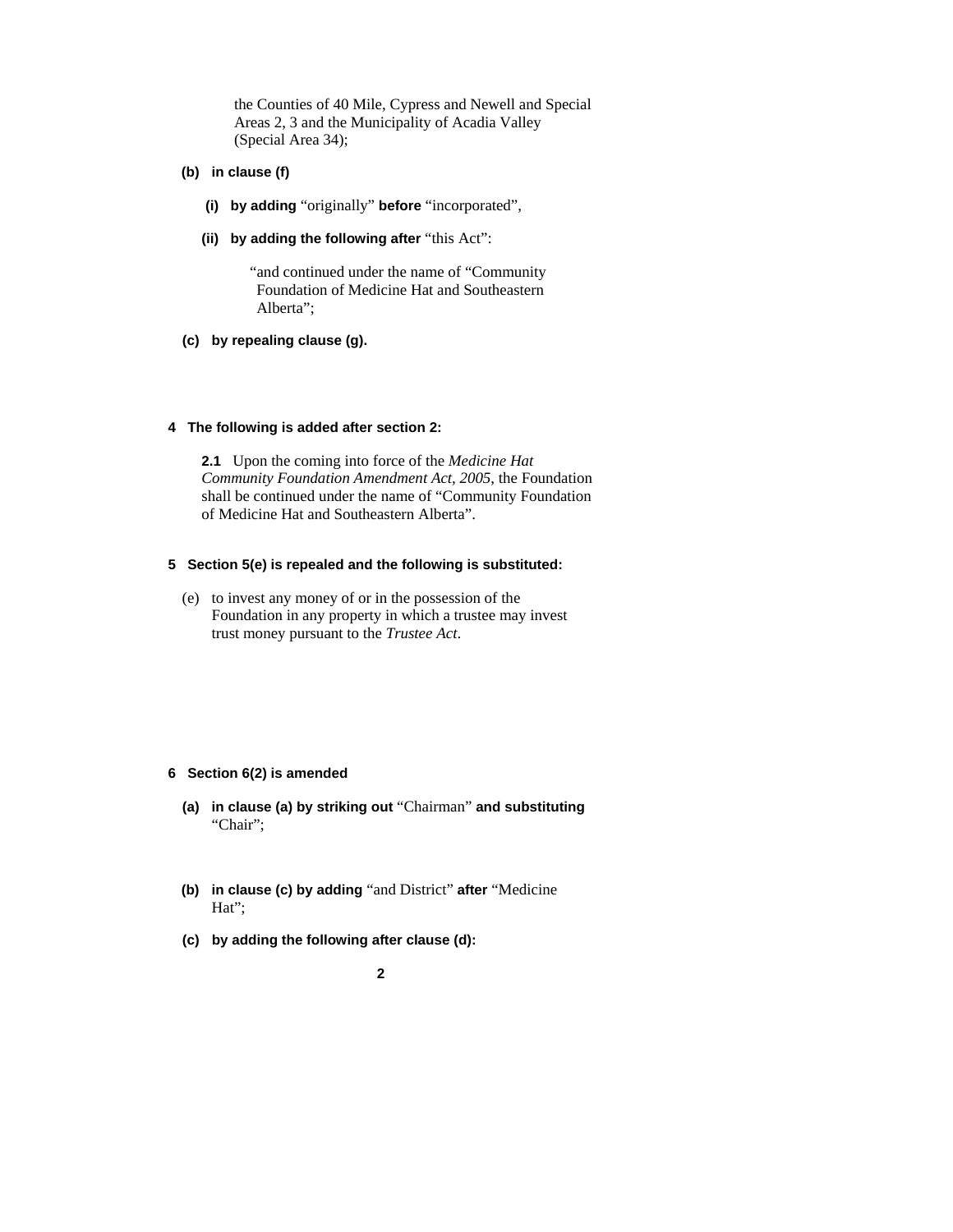(e) a mayor or reeve representing that part of the Community outside the City of Medicine Hat.

#### **7 Section 7(1) is repealed and the following is substituted:**

**7(1)** The Chair of the Committee shall fix a date once in each year for a meeting of the Committee of Nominators and at the meeting the Committee shall nominate and appoint such members of the Board as are required to fill any vacancies and to succeed members whose terms have expired.

**(1.1)** The Chair may call additional meetings of the Committee as required.

#### **8 Section 11 is amended in clause (a)**

- **(a) by striking out** "Chairman" **and substituting** "Chair",
- **(b) by striking out** "Vice-Chairman" **and substituting** "Vice-Chair".

#### **9 Section 20 is repealed and the following is substituted.**

**20** Reasonable administrative expenses incurred by the Board may be charged against all trusts on a pro rata basis or other such basis as the Board considers equitable.

**10 In the following provisions** "Medicine Hat Community" **is struck out wherever it occurs and** "Community" **is substituted:** 

section 3; section 4; section 8; section 12; section 17; section 19.

**3**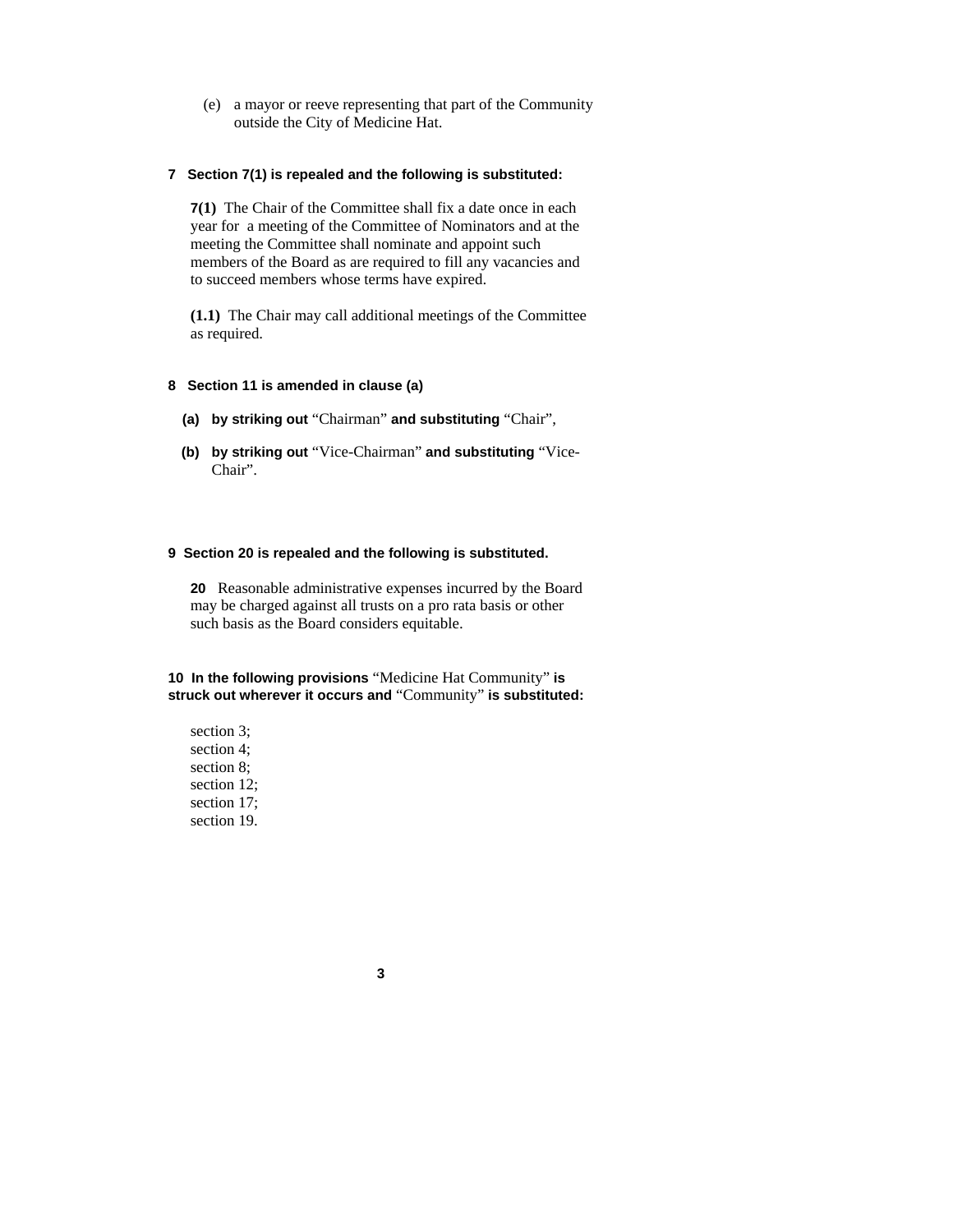**Explanatory Notes** 

- **1** Amends chapter 45 of the Statutes of Alberta, 1992.
- **2** Title of the Act presently reads:

# **MEDICINE HAT COMMUNITY FOUNDATION ACT**

- **3** Section 1 presently reads in part:
- *1 In this Act,* 
	- *(b) "Committee" means the Committee of Nominators established from time to time pursuant to the provisions of this Act.* 
		-

**1** Explanatory Notes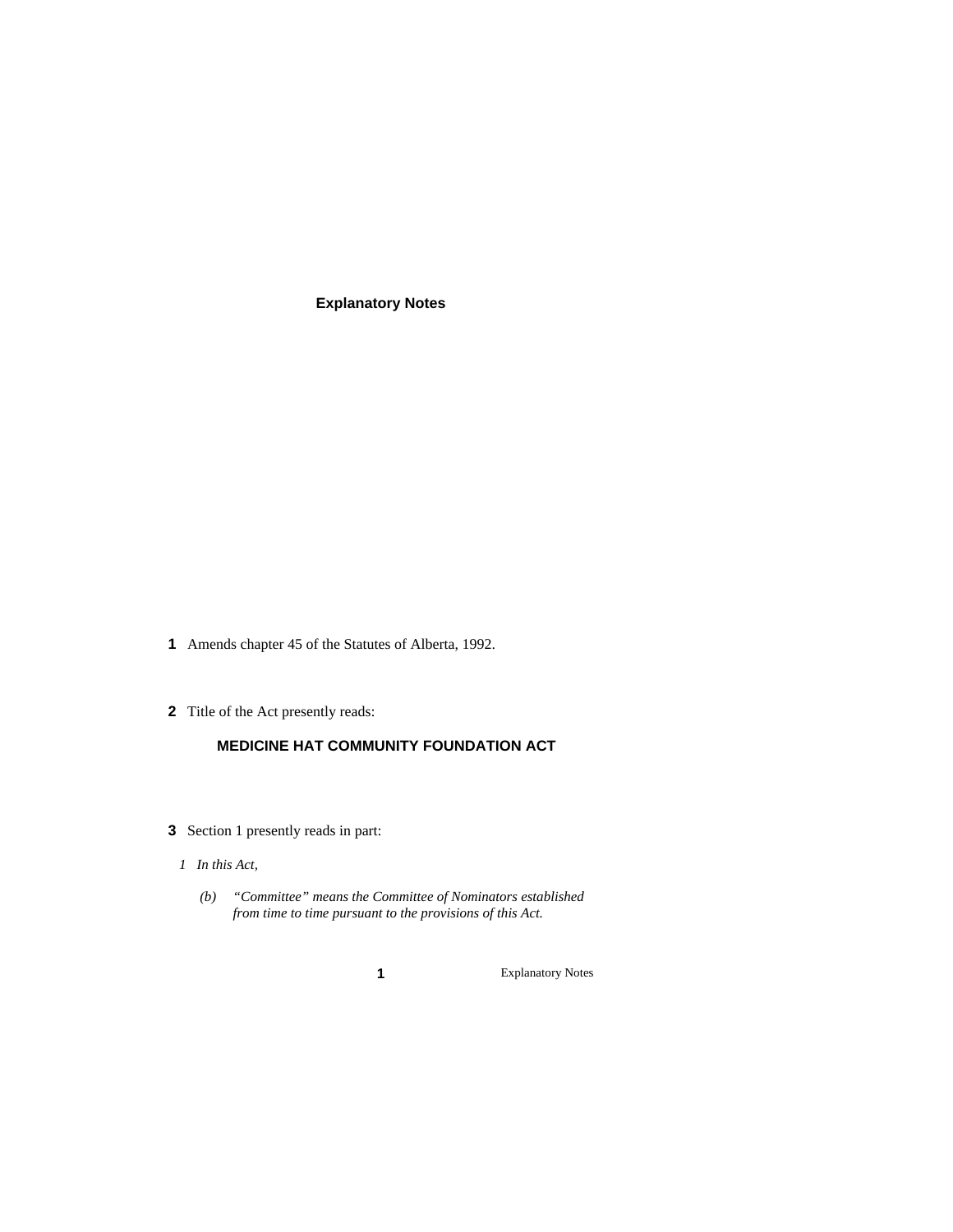*(f) "Foundation" means the Medicine Hat Community Foundation incorporated by this Act;* 

- *(g) "Medicine Hat Community" means the City of Medicine Hat and such parts of the surrounding area in the Province as in the opinion of the Board are readily accessible to the City of Medicine Hat;*
- **4** Continuation of the Foundation under a new name.
- **5** Section 5(e) presently reads in part:

*5 In addition to the powers vested in the corporation pursuant to the Interpretation Act the Foundation has the power:* 

- *(e) to invest any money of or in the possession of the Foundation in any property in which a trustee may invest trust money or in which a life insurance company may invest funds under the Insurance Companies Act (Canada), subject to any instruction of the person who donated the money or to any order of a Court.*
- **6** Section 6(2) presently reads:
- *(2) The Committee shall comprise:* 
	- *(a) the Mayor of the City of Medicine Hat, who shall be Chairman;*
	- *(b) the Senior Judge of the Provincial Court;*
	- *(c) the President of the Medicine Hat Chamnber of Comemrce;*

**2** Explanatory Notes